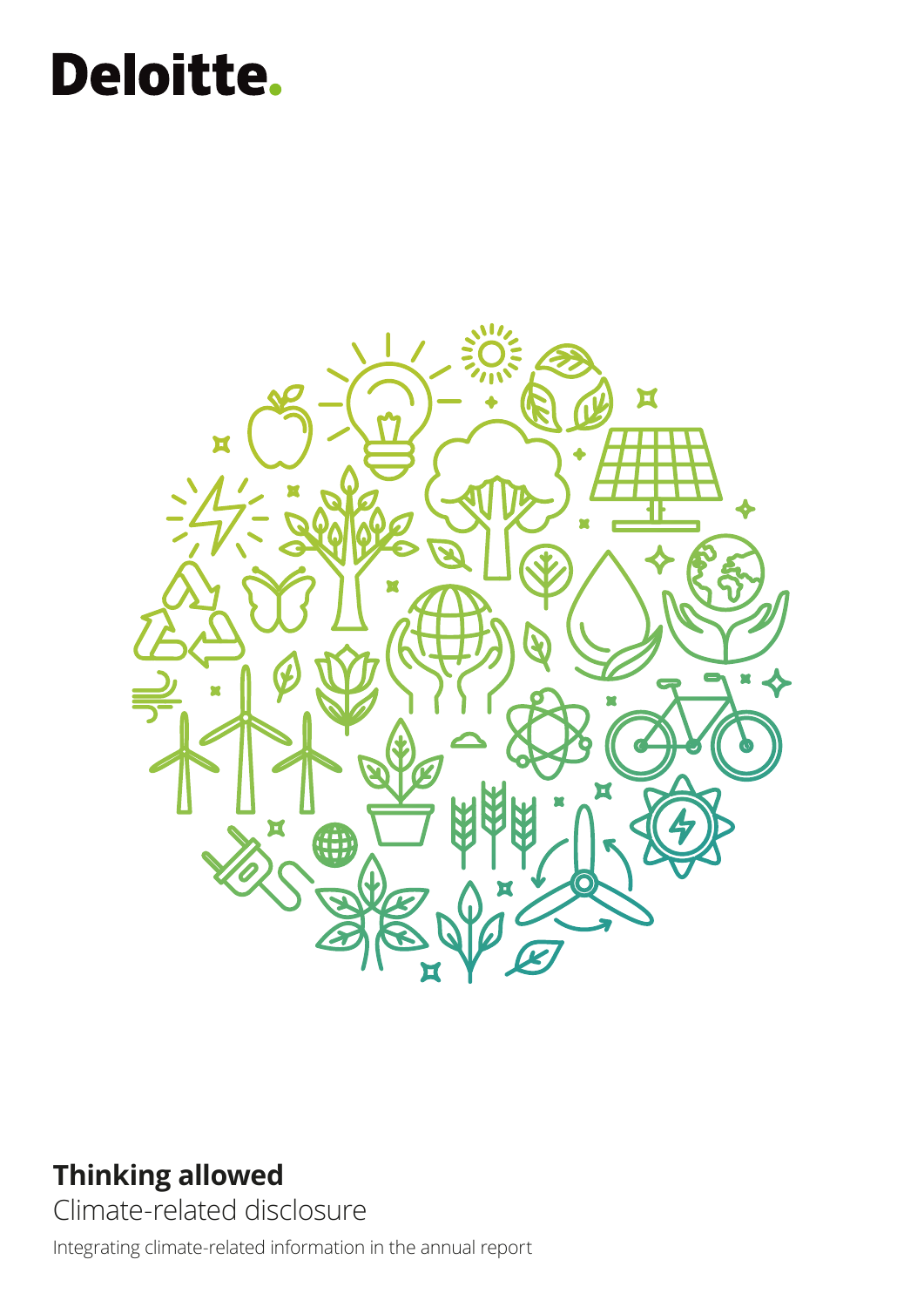Corporate reporting continues to evolve to meet the expectations of investors as the environment in which organisations operate changes. The 2015 Paris Agreement on Climate Change signals possible changes in the regulatory environment that could affect how businesses are allowed to operate.

The Financial Stability Board is concerned that there is systemic risk in the financial system related to climate change, a risk that, because it is both contested and long-term, may not be well understood and not considered rigorously enough by many organisations.

In this publication we look at some of the issues involved and how companies and audit committees might respond to the challenges, drawing on a report issued by the FSB Task Force on Climate-related Financial Disclosure, to integrate the implications of climate change in their corporate reporting effectively.

**Thinking allowed** is a series that focuses on issues related to corporate reporting, whilst also providing insights and thought provoking commentary on a broad range of everyday matters that affect those preparing general purpose financial reports.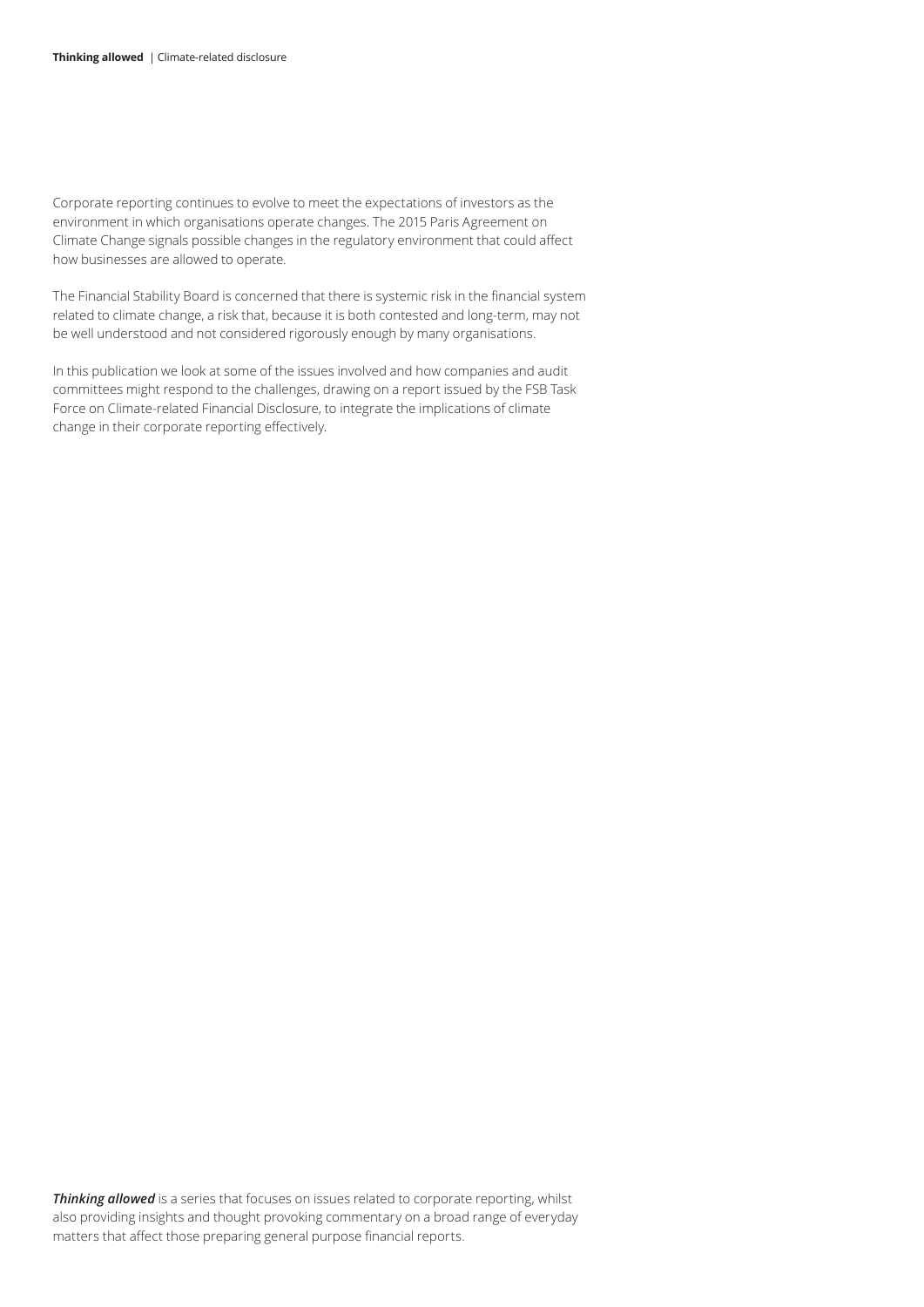## Contents

| Overview                                                  | $\overline{2}$ |
|-----------------------------------------------------------|----------------|
| The case for better climate-related corporate information | 4              |
| Report of the FSB Task Force                              | $\overline{4}$ |
| The audience                                              | 5              |
| Primary users                                             | 5              |
| Climate-related information                               | 6              |
| Climate-related risks                                     | 7              |
| Climate-related opportunities                             |                |
| Scenario analysis                                         |                |
| Materiality and proportionality                           | 9              |
| Proportionality                                           | 9              |
| Materiality                                               | 9              |
| Assurance                                                 | 10             |
| Corporate Governance                                      | 11             |
| Summary                                                   | 12             |
| Appendix                                                  | 14             |
| Endnotes                                                  | 15             |
| Contacts                                                  | 18             |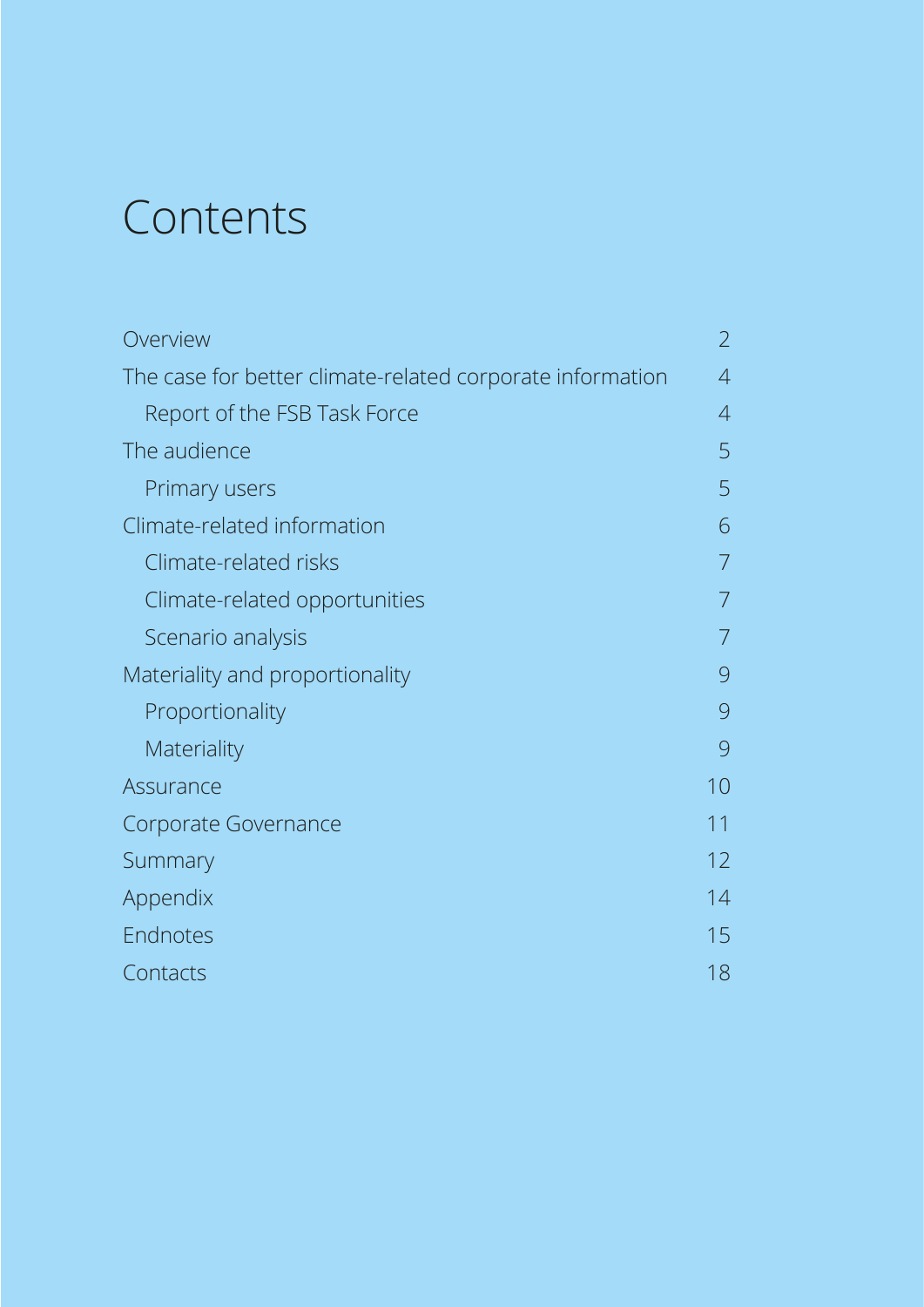### Overview

Investors and other market participants today make investment decisions based on a broad range of information from multiple sources, financial and non‑financial, objective and subjective, assured and not. Some of this information is presented by organisations in periodic reports included in securities filings, some is summarised by organisations and reported outside securities law requirements, and some is provided by third parties.

Corporate reporting continues to evolve to meet the expectations of investors as the environment in which organisations operate change. As we noted in 2016, 'a periodic report that provides a summary of the "business as a whole" will continue to be a cornerstone of corporate reporting to investors.'1 We noted then that investors should have fair and honest information about the risks and opportunities facing an organisation such that they can make informed decisions on the basis of that information.

Among the risks businesses face are changes to their regulatory and operating environment. The 2015 Paris Agreement on Climate Change, and the related undertakings made by the acceding countries, signal possible changes in the regulatory environment that could affect how businesses are allowed to operate. And there are also potential changes in the climate that could affect businesses.

The G20 has highlighted a need for better financial information about climate-related risks. The Financial Stability Board is also concerned that there is systemic risk in the financial system related to climate change, a risk that, because it is both contested and long-term, may not be well understood and not considered rigorously enough by many organisations.

Currently, there are many bodies developing guidance for reporting information related to climate change, but there is little cooperation between them, and little regulatory or investor acceptance. What should be measured, how it is measured and whether or how it can be assured and by whom are also contested. It is to this area of corporate reporting that the FSB-sponsored Task Force on Climate-related Financial Disclosure seeks to bring some discipline and focus.

The report<sup>2</sup> of the Task Force provides a helpful window into how businesses should be thinking about climate‑related risks and opportunities. The Task Force hopes that its ideas will help lead to significant improvements in investor‑grade information by 2021.

In this publication we draw on the report to help companies, and audit committees, think about the implications of climate-related change for their corporate reporting.

.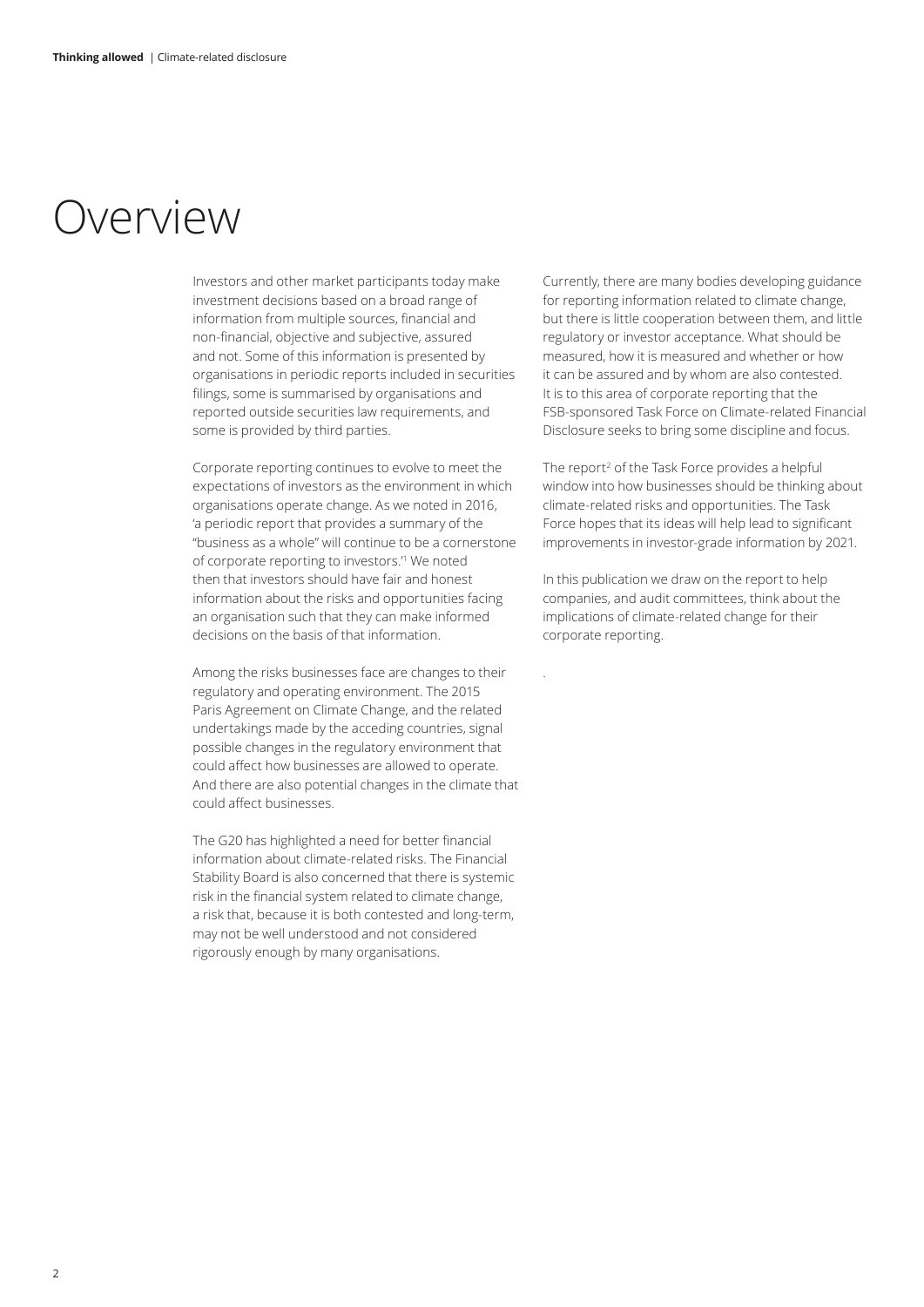The Financial Stability Board is concerned that there is systemic risk in the financial system related to climate change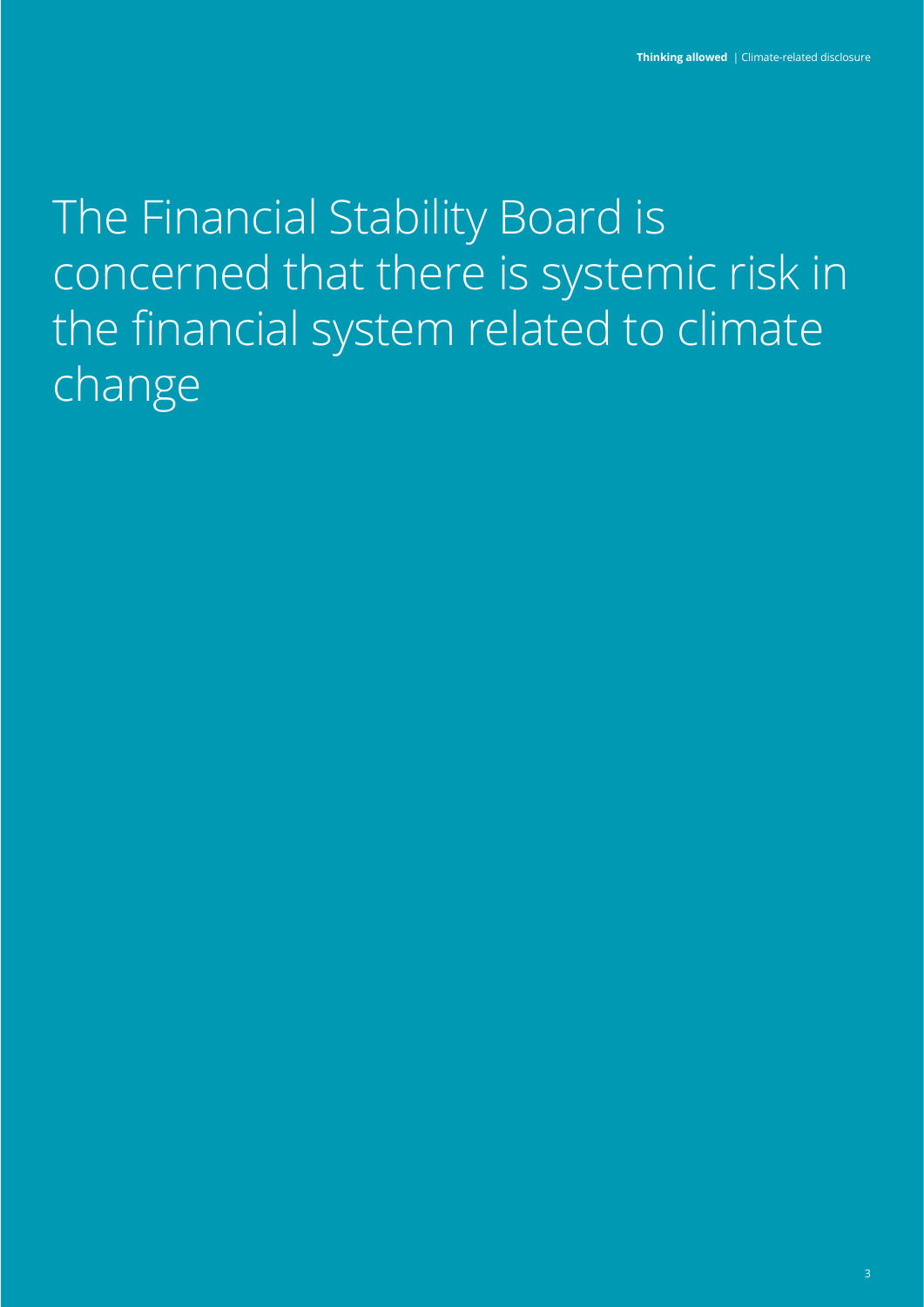## The case for better climate-related corporate information

In a speech to Lloyd's of London in September 2015, Mark Carney, Chairman of the FSB, observed:

*We don't need an army of actuaries to tell us that the catastrophic impacts of climate change will be felt beyond the traditional horizons of most actors – imposing a cost on future generations that the current generation has no direct incentive to fix… The horizon for monetary policy extends out to 2-3 years. For financial stability it is a bit longer, but typically only to the outer boundaries of the credit cycle – about a decade. In other words, once climate change becomes a defining issue for financial stability, it may already be too late.3*

The message is clear: 'long-term' should not imply 'not important' when it comes to climate-related risks.

The Paris Agreement of 12 December 2015 committed nearly 200 governments to strengthen the global response to the threat of climate change. The Paris Agreement could have short, medium and long-term implications for companies if Governments implement changes that move their economies to generate lower carbon emissions.

At the request of the G20, the Financial Stability Board established in December 2015 an industry-led Task Force on Climate-related Financial Disclosures with a mandate to design a set of recommendations for consistent disclosures that would help "financial market participants understand their climate-related risks."<sup>4</sup>

The Task Force, chaired by Michael Bloomberg, brought together a diverse group of experts from across the financial markets including non-financial companies, investors, insurance companies, banks, ratings agencies, assurance providers and pension plans. The Task Force was 'policy-neutral' and concentrated on how best to provide relevant, consistent, comparable and reliable information to the financial system.

#### **Report of the FSB Task Force**

As the Task Force observes, since the 2007-2009 financial crisis, there has been increased demand for transparency from organisations on their risks and how those risks are managed. Better risk information is seen as critical if assets and risk are to be priced appropriately and capital allocated efficiently.<sup>5</sup>

The main focus of the Task Force was on the financial impact of climate change and understanding how organisations are managing and responding to that change. There can be short term effects such as increased, or reduced, costs and longer term effects as a consequence of having to invest in alternative assets or having to rehabilitate physical resources the business uses. How an organisation is addressing changes to its operating environment as a result of climate-related matters can be important for informed decision-making.

The Task Force has developed a set of voluntary recommendations that seeks to respond to its mandate and are compatible with current capital market disclosure requirements. The Recommendations, released on 14 December 2016, have a simple aim: to ensure that investors, lenders and other financial market participants receive consistent climate-related financial disclosures that are useful in understanding material climate-related risks and opportunities.

Rather than develop something new, the Task Force built on the recent work of others in developing its Recommendations and has demonstrated how they align with others' work and requirements. These organisations are diverse, and include the G20, OECD, the Global Reporting Initiative, the Climate Disclosure Standards Board, the Sustainability Accounting Standards Board, the Basel Committee's Enhanced Disclosure Task Force, the International Integrated Reporting Council and the UN Environmental Programme Finance Initiative.

They are consistent with the current momentum for reporting on a broader range of factors that impact the sustainability of an organisation and its ability to generate long term value. Climate is not the only such factor, but it can be an important one.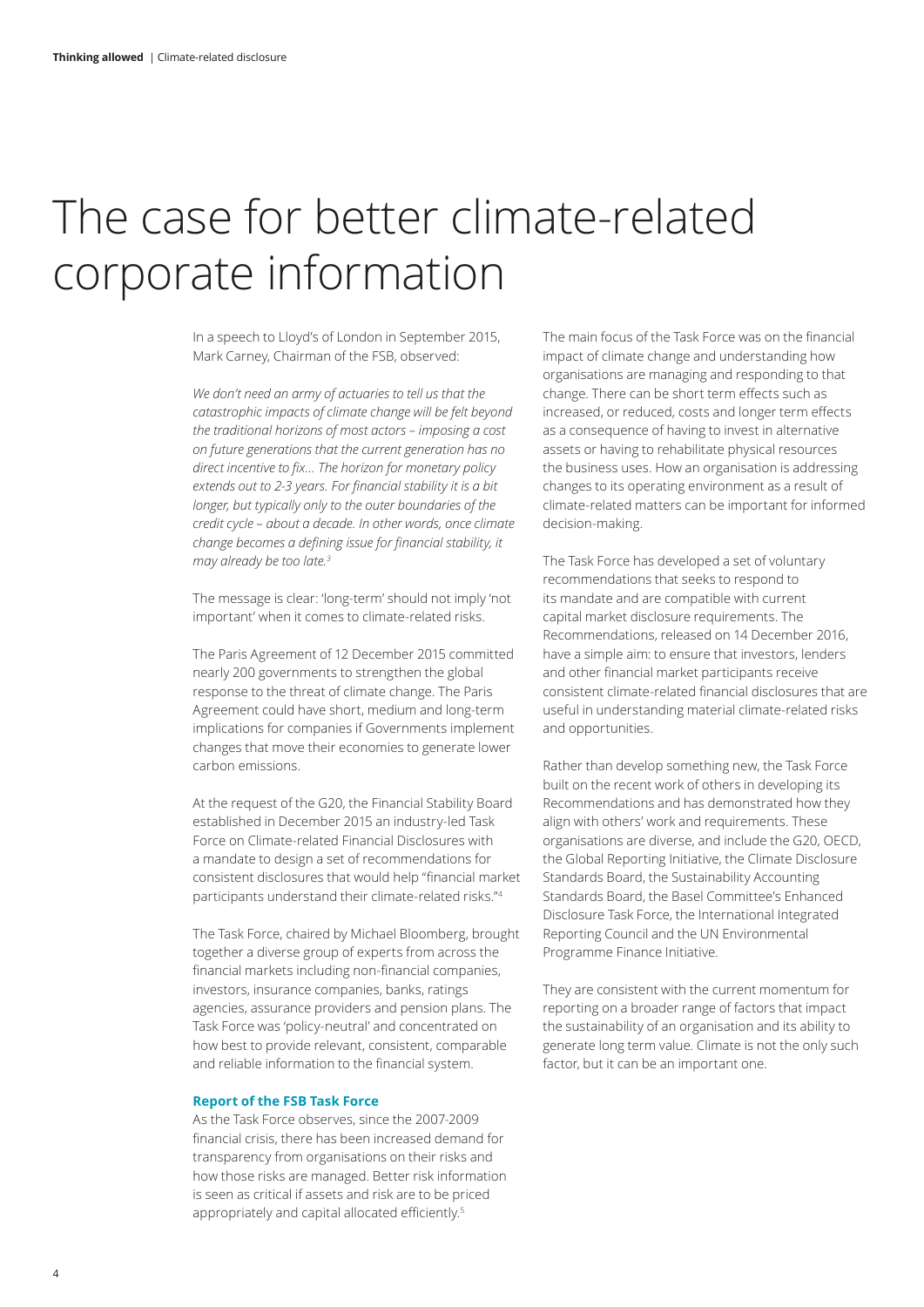# The audience

Information on topics such as climate change and corporate social responsibility is often seen as being outside the mainstream of financial reporting and is provided for a broader audience than the users of an annual report.

A premise of the Task Force recommendations is that climate-related risk can be significant, should be managed at a senior level and that the financial effects of climate-related risks should be owned by the financial reporting function. We agree. However, this does not mean that the audience of the annual report needs to be broadened. The annual report still needs a clear focus.

#### **Primary users**

In our assessment of the future of corporate reporting we said that for the annual report to retain its importance as a central part of the corporate reporting function it needs to have a clear objective and remain focused on investors. They are its primary users.<sup>6</sup>

We think that this focus remains relevant when it comes to climate-related information. If you are considering including climate-related information in your annual report it is appropriate to think about what information an investor would find helpful.

The Task Force has taken a broader view and concluded that investors, *lenders* and *insurance underwriters* are the appropriate primary users because they assume the financial risk and reward of the decisions they make.

Our focus on investors does not imply that other stakeholders such as insurance underwriters are not entitled to information. But it is not clear to us that the annual report is the best, or even appropriate, means for communicating with this broader group. We are concerned that the annual report has become a convenient depository for information that is not focused on investors, but is intended for other stakeholders. It is important to identify when an annual report is the most effective and efficient mechanism for providing information to the intended audience. The annual report might be a convenient mechanism for providing broader information, but its main focus should be on meeting the needs of investors.

Whilst it is understandable that, given the Task Force's remit and objectives, it wanted insurance underwriters in the primary user group, we are concerned that it blurs the line between securities market oversight and prudential regulation. This line was vigorously contested in the aftermath of the financial crisis of 2007-2009, at which time we noted that although while the objectives of financial reporting and prudential regulation will often not be in conflict, "there will be situations... when the objectives do conflict."<sup>7</sup> Ultimately, the distinction between financial reporting, subject to securities market oversight, and prudential regulation was maintained. We would not wish to re-open that debate now.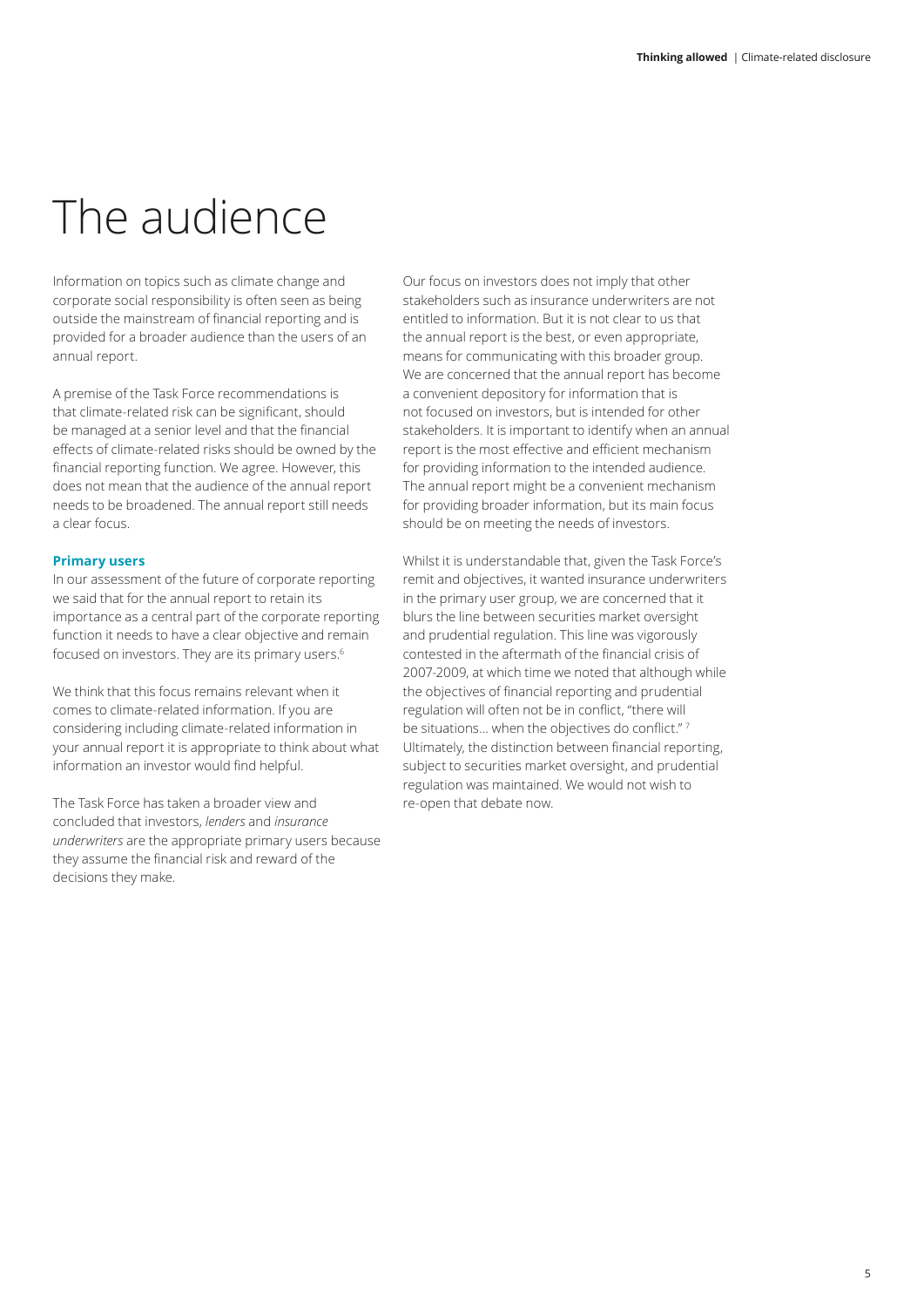### Climate-related information

Critical to the success of any reporting initiative is having a framework within which organisations can operate.

The Task Force has provided a helpful structure by synthesising several existing climate-related disclosure frameworks to provide a common framework for climate‑related financial disclosures. It is designed to help organisations evaluate and disclose, 'as part of their financial statement preparation and reporting processes, the climate-related risks and opportunities that are most pertinent to their business activities.'8

The Task Force identified four thematic areas– governance, strategy, risk management, and metrics and targets (the core elements of how organisations operate) – as the basis for disclosure.

These are supported by 'recommended disclosures' intended to provide information that helps investors and others understand how reporting organisations think about and assess climate-related risks and opportunities.9 There is supporting guidance to assist organisations generally as they develop climate-related financial disclosures, as well as supplemental guidance for specific sectors.<sup>10</sup> This structure encourages integrated thinking across the organisation with respect to climate‑related issues generally and financial statement impacts specifically (e.g., asset and liability measurement, impairment, etc.).<sup>11</sup>

| <b>Governance</b>                                                                                       | <b>Strategy</b>                                                                                                                                                    | <b>Risk Management</b>                                                                                                                                                   | <b>Metrics and Targets</b>                                                                                                                                             |
|---------------------------------------------------------------------------------------------------------|--------------------------------------------------------------------------------------------------------------------------------------------------------------------|--------------------------------------------------------------------------------------------------------------------------------------------------------------------------|------------------------------------------------------------------------------------------------------------------------------------------------------------------------|
| Disclose the organization's<br>governance around climate-related<br>risks and opportunities.            | Disclose the actual and potential<br>impacts of climate-related<br>risks and opportunities on the<br>organization's business, strategy,<br>and financial planning. | Disclose how the organization<br>identifies, assesses, and manages<br>climate-related risks.                                                                             | Disclose the metrics and targets<br>used to assess and manage<br>relevant climate-related risks and<br>opportunities.                                                  |
| <b>Recommended Disclosures</b>                                                                          | <b>Recommended Disclosures</b>                                                                                                                                     | <b>Recommended Disclosures</b>                                                                                                                                           | <b>Recommended Disclosures</b>                                                                                                                                         |
| a) Describe the board's oversight<br>of climate-related risks and<br>opportunities.                     | a) Describe the climate-related<br>risks and opportunities the<br>organisation has identified over<br>the short, medium and long<br>term.                          | a) Describe the organisation's<br>processes for identifying and<br>assessing climate-related risks.                                                                      | a) Disclose the metrics used by the<br>organisation to assess climate-<br>related risks and opportunities<br>in line with its strategy and risk<br>management process. |
| b) Describe management's role in<br>assessing and managing climate-<br>related risks and opportunities. | b) Describe the impact of climate<br>related risks and opportunities<br>on the organisation's<br>businesses, strategy, and<br>financial planning.                  | <b>b)</b> Describe the organisation's<br>processes for managing<br>climate-related risks.                                                                                | b) Describe Scope 1, Scope 2,<br>and, if appropriate, Scope<br>3 greenhouse gas (GHG<br>emissions, and related risks.                                                  |
|                                                                                                         | c) Describe the potential<br>impact of different scenarios,<br>including a 2°C scenario, on<br>the organisation's businesses,<br>strategy, and financial planning. | c) Describe how processes for<br>identifying assessing, and<br>management climate-related<br>risks are integrated into the<br>organisation's overall risk<br>management. | c) Describe the targets used by<br>the organisation to manage<br>climate-related risks and<br>opportunities and performance<br>against targets.                        |

Source: *Recommendations of the Task Force on Climate-related Financial Disclosures*

See the Appendix for a depiction of the climate-related risks and opportunities identified by the Task Force.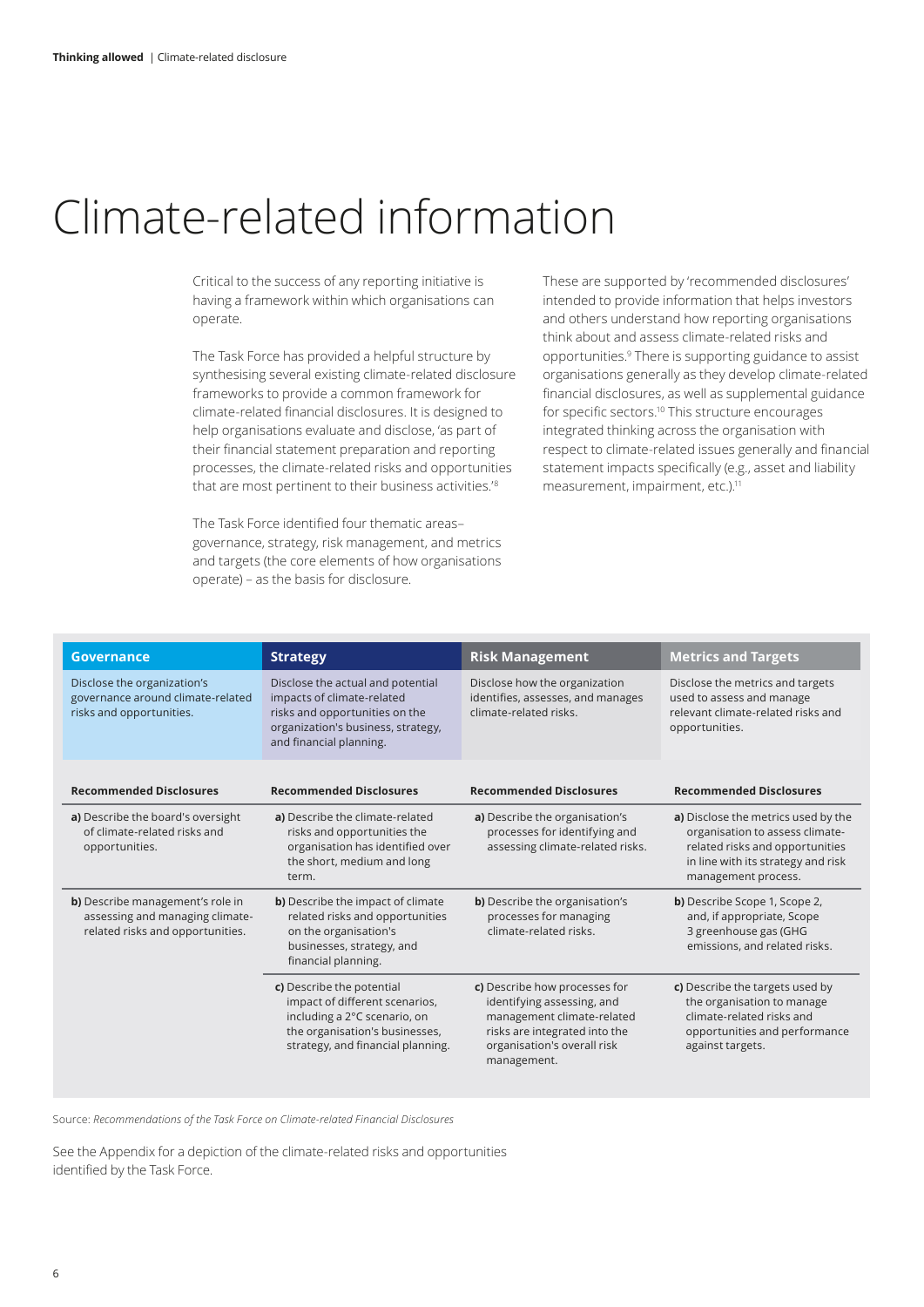#### **Climate‑related risks**

The Task Force encourages organisations to look throughout their value creation chain to identify areas in which they are particularly exposed to climate‑related risk. For example:

- **•** How do you manage climate-related risk to your supply chain and/or value chain, such as potential disruptions to a just-in-time supply chain from more extreme weather?
- **•** What mitigation procedures are in place to maintain value creation activity in the case of severe weather events?
- **•** How are you positioned to respond to changes in technology and regulation related to climate-change? What is your investment strategy for low-carbon, energy efficient systems?
- **•** In a travel‑intensive business (e.g., professional services), if travel was affected, how would your organisation's business model need to change?

#### **Climate‑related opportunities**

Equally important is an assessment of the opportunities afforded by transitioning to a lower‑carbon, energy‑efficient economy. As green technologies evolve, become more efficient and less costly, investments today may lessen the transition and physical risks present in an organisation. For example:

- **•** Potential cost savings from investing in or switching to low emission energy alternatives, including wind, solar, tidal or hydro;
- **•** Switching to lower-carbon products, even if that involves price increases for your consumers (e.g., locally‑sourced products rather than imports);
- **•** Improving resilience and better resource management (e.g., diversifying your supply chains; co-investment in new technologies).

The Task Force refers to climate-related risks and opportunities, because there is value in linking the impact of climate risk on potential value creation. This is consistent with the Integrated Reporting framework. The IIRC's Framework identifies natural capital as one of those that management should consider and report on when material. Their view is consistent with the Task Force's desire to communicate how climate risk is integrated into the everyday financial decision making and operations of the organisation, and how these might affect the financial aspects of the organisation.

#### **Scenario analysis**

Reporting climate-related risks and opportunities in mainstream financial filings involves sensitivity analyses and providing information that is subject to significant estimation uncertainty.

IAS 1 *Presentation of Financial Statements* has a relatively short-term horizon (the next financial year) for sensitivity analysis in areas of significant estimation uncertainty. But, as Mark Carney noted, the horizon for climate-related matters is considerably longer. In addition, there is no agreed methodology for measuring the financial effects of climate‑related risks and opportunities and the data likely to be required are not being captured in a consistent manner (if at all).

This places organisations that are particularly exposed to climate‑related matters in a difficult position. Those matters may well affect the cash flows of the organisation, but the timing and amount of those flows are subject to significant uncertainty, and could be over a long horizon.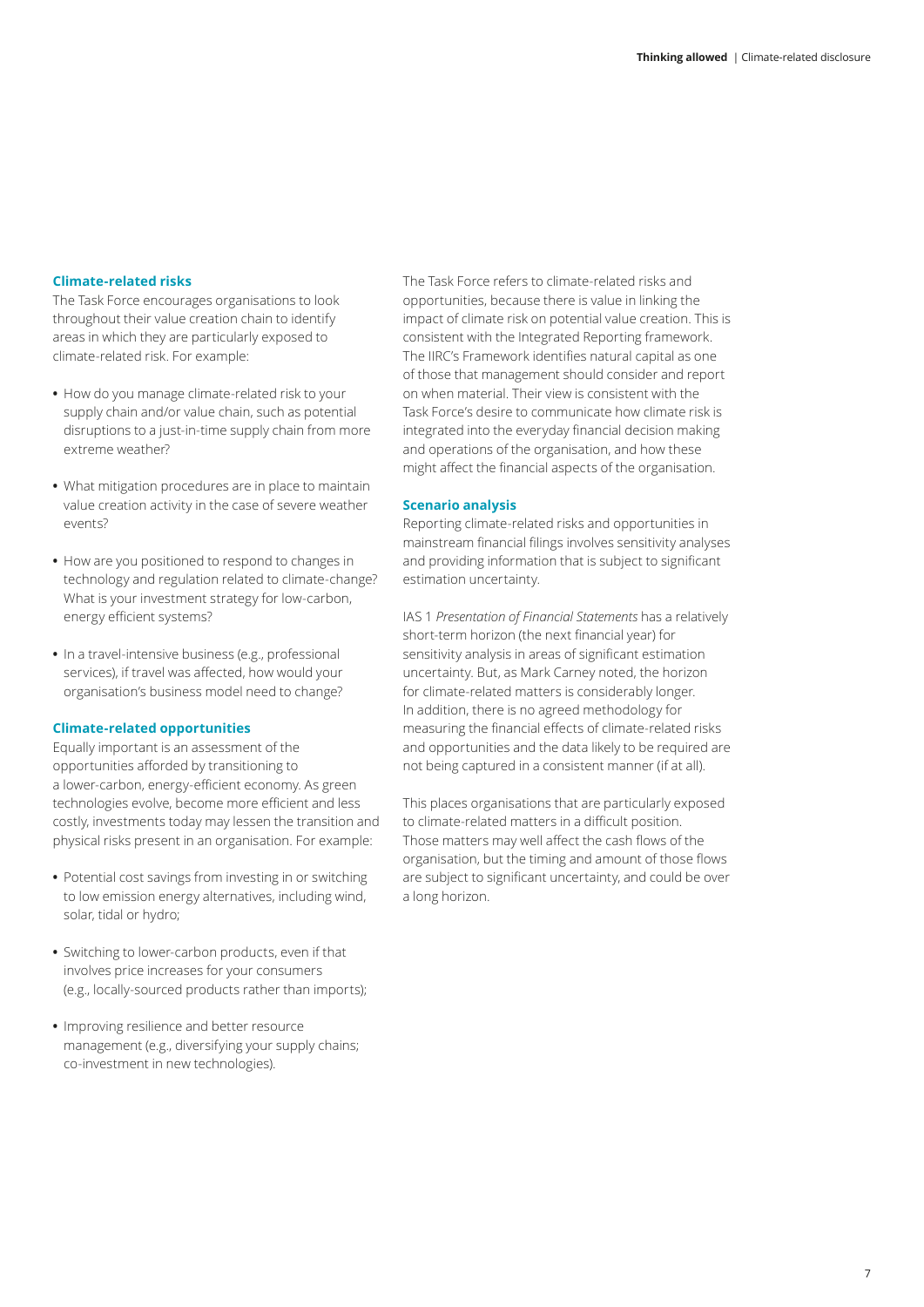One approach suggested by the Task Force is to incorporate scenario analysis into organisations' strategic and financial planning. A 'scenario' in this context describes a path of development towards possible outcomes while challenging conventional wisdom about the future. For example, you might consider how your organisation would adapt if it was required by regulators to reduce its reliance on carbon-based energy by 30 per cent over the next 10 years; how a food producer would respond to temperature changes that led to insects that damage crops moving into habitats that affect production; or how an insurance company would cope with a 50 per cent increase in extreme weather events.

This type of analysis could benefit preparers, by helping their organisations to understand the strategic implications of climate-related risks and opportunities, and investors, by providing information about how an organisation is positioning itself in response to those risks and opportunities.

This may also be an area in which there is scope for sector synergies: organisations within a particular sector coordinating their scenario analysis, using the same scenario approach so that their data are comparable.

The Task Force acknowledges that scenario-based climate assessments are still in their infancy, although some sectors–insurers in particular–have some experience in using them. This is an area of corporate disclosure that seems suited to complementary filings, outside the 'mainstream financial filings' of an organisation. Disclosure in such filings may be the ultimate goal, but disclosure outside the annual report and securities filings (e.g., website, sustainability report) is a useful step on that path.

Disclosure in the annual report may be the ultimate goal, but disclosure outside the annual report and securities filings (e.g., website, sustainability report) is a useful step on that path.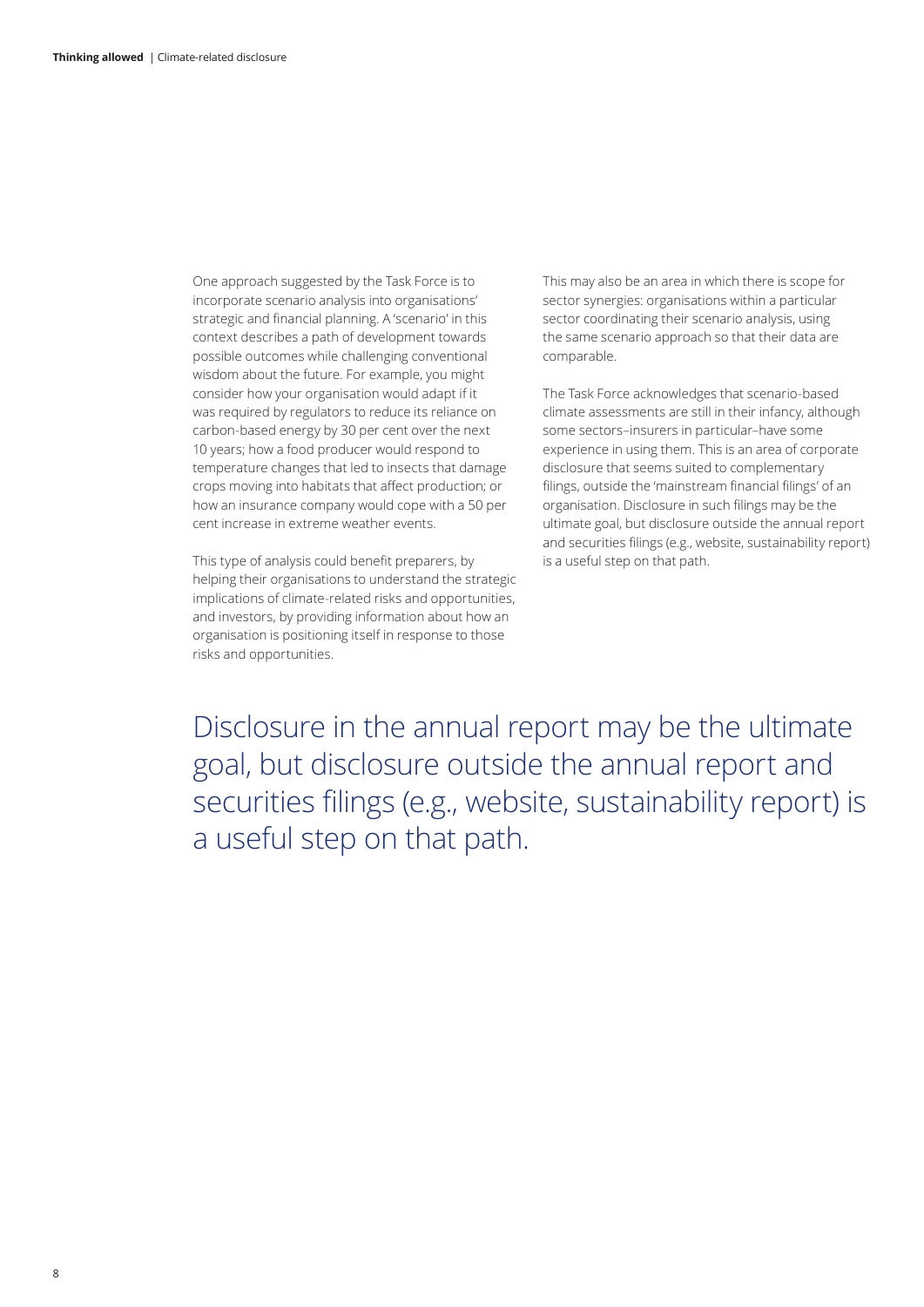# Materiality and proportionality

In assessing how to present climate‑related financial information in an annual report it is important to ensure that the information presented is proportionate to the particular circumstances of your entity and material to investors.

#### **Proportionality**

Climate‑related risks and opportunities affect businesses in different ways. And they are not likely to be the only risks and opportunities affecting a particular business.

It is important that the annual report deals with these different factors in a balanced and proportionate manner. The level of content and emphasis should reflect your assessment of how important climate-related matters are to your business and how much attention you have given to considering the implications.

#### **Materiality**

In preparing an annual report you will be making assessments about what information is material to the people who rely on that report. At the heart of this assessment is a focus on the users of the financial information, and that you need to decide what information will be important to your users. That in turn requires a good understanding of the characteristics of your primary users and of the types of decisions they will be making on the basis of the information.

We have proposed a general materiality 'judgement framework':12

- **•** Understand who your *primary users* are and the types of *decisions* they will use the financial report to help them make.
- **•** Identify the information that is likely to be *relevant* to those users and, from this information set, work out what is *material* to them.
- **•** *Present the information* in a meaningful way that emphasises those matters that are likely to be of most interest to the primary users.
- **•** *Step back* and review the complete financial report.

Assessing climate‑related information is no different, and involves identifying what information is likely to be relevant to your primary users. As with other information in an annual report, climate-related financial information is likely to be material if it has been discussed by the Board and/or the audit committee during the period.

Echoing Mark Carney's 'tragedy of the horizon' speech, we agree with the Task Force's caution that organisations should not "prematurely [conclude] that climate-related risks and opportunities are not material based on perceptions of the longer-term nature of some climate-related risks."<sup>13</sup>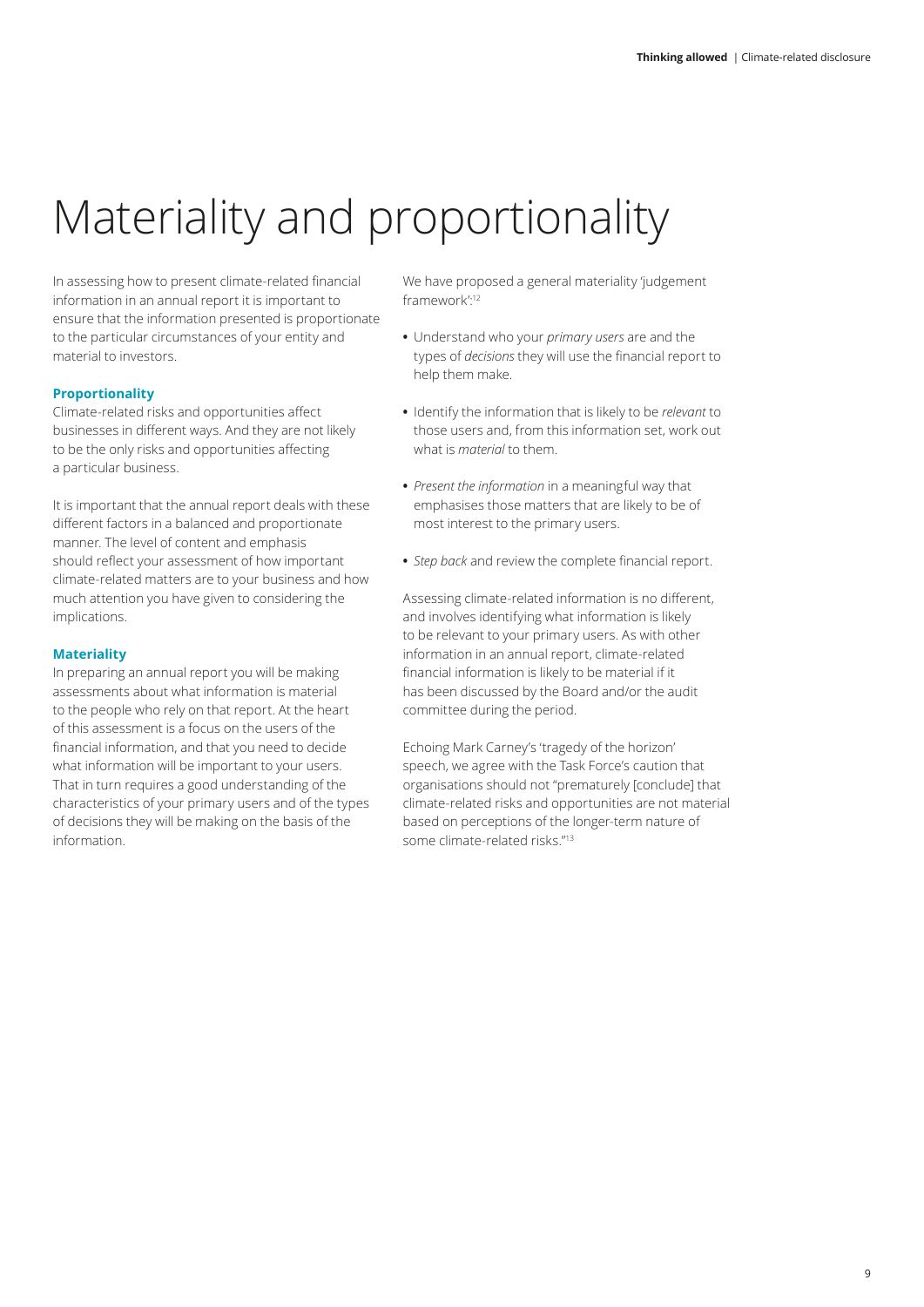### Assurance

The credibility of information is enhanced when it has been audited or assured independently.

Some climate-related financial information will be audited because it sits within the financial statements. Financial reporting standards require consideration of contingencies, asset impairments and other matters that can be affected by climate-related matters. For example, assets can be impaired if Government regulation prevents or reduces activities, or consumer preferences reduce demand, because of climaterelated concerns.

It is less common for organisations to seek independent assurance over matters reported outside of the financial statements. We have not observed a demand for management commentary or narrative reports to be audited. There are also particular challenges in assuring forward-looking qualitative information, or quantified information for which there are not accepted standards. However, as this type of information becomes more consistent and is based on more robust data, preparers and users may seek assurance over specific aspects of it.

… as this type of information becomes more consistent and is based on more robust data, preparers and users may seek assurance over specific aspects of it.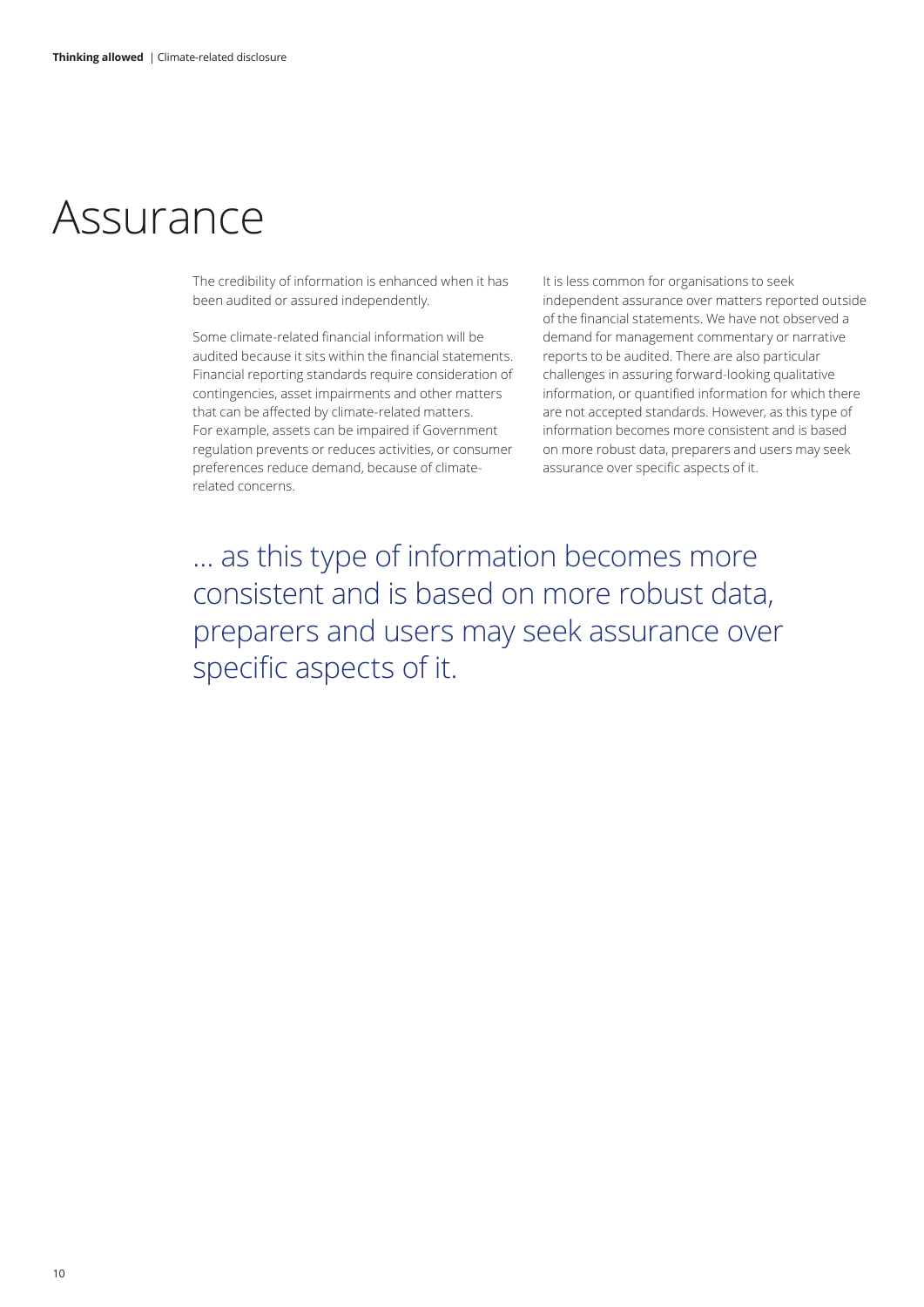### Corporate Governance

Consistent, credible, reliable information about climate-related risks can be critically important to users.

Directors and senior management are responsible for providing a "full, accurate and timely disclosure of financial results, risk and other information which is material to investors' decisions."14 Investors use a broad set of information about how a company does business and whether its operating model is sustainable, and how it is managing (and mitigating) risks and opportunities associated with emerging policy areas, including climate change.

When climate-related risks and opportunities are material to the understanding of an organisation's financial position, financial performance and cash flows, its business model, risk management strategies and its ability to continue to create long-term economic value, they should be discussed in an organisation's securities market filings.

A corollary of this is that when climate‑related financial information is published in securities market filings, appropriate controls governing the production and disclosure of that information are necessary. In other words, the governance processes for these disclosures would be those used for existing public financial disclosures and would likely involve review by the chief financial officer and audit committee, as appropriate.

The Task Force has linked its Recommendations to the requirements under many securities market regulations to discuss significant risks facing an organisation, how those risks are managed and the mitigation processes and opportunities in place. This avoids regulatory rule‑making by competent national authorities in the short to medium term.

The Task Force has proposed a framework to enhance the relevance, consistency and reliability of the climate‑related financial information that allows incremental improvement and encourages evolution. This is an approach we have seen in other areas of corporate reporting, for example in the work of the International Integrated Reporting Council and the Sustainability Accounting Standards Board.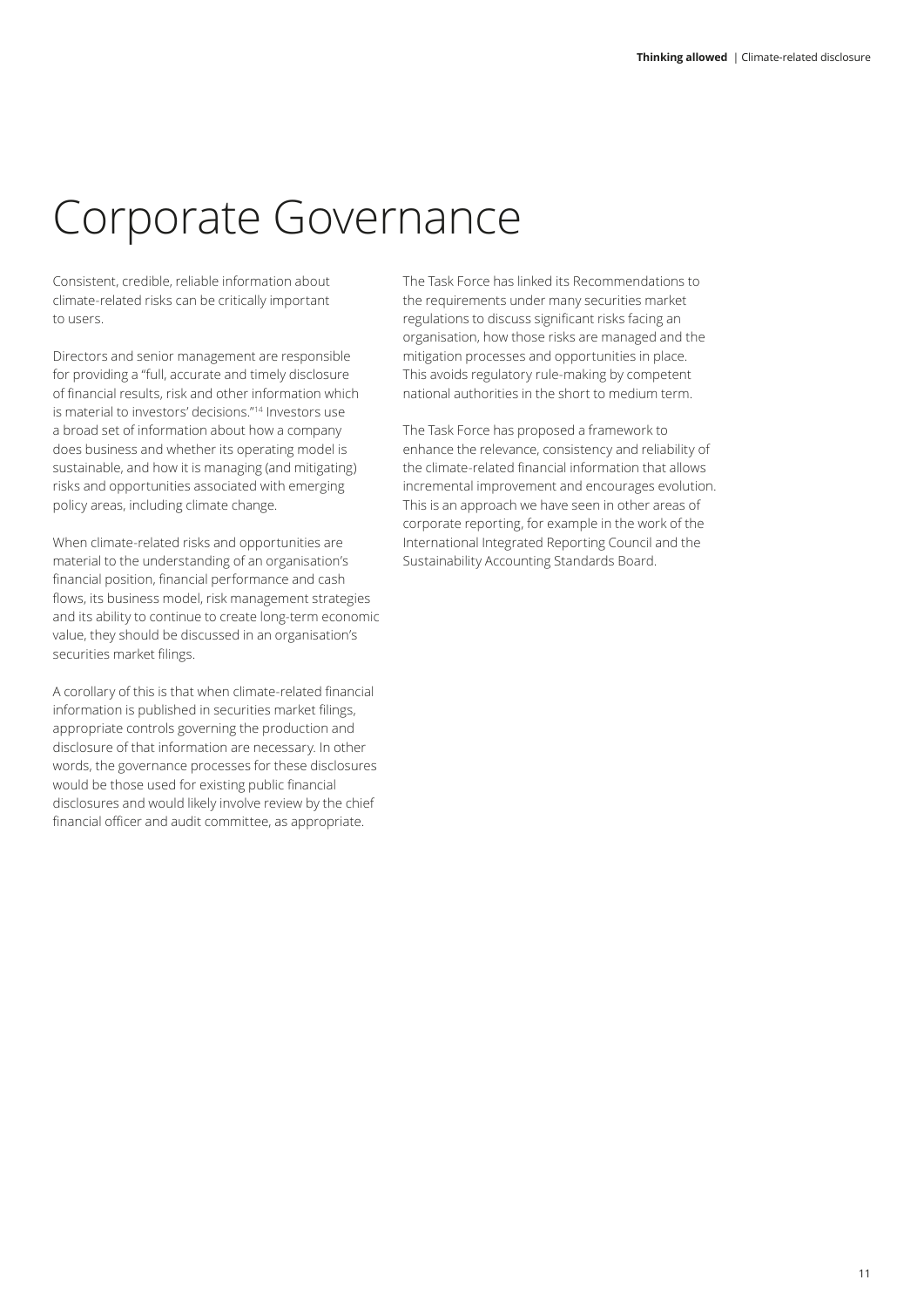### Summary

There are many uncertainties associated with climaterelated change. There are uncertainties about how, and the extent to which, the climate is changing. There are uncertainties about how different Governments will respond to respond to the Paris Agreement. And there are uncertainties about what information should be measured and how. This makes it difficult to assess how these factors are likely to affect an individual business.

The Task Force, has contributed to the thinking about these matters, and how businesses can provide information about climate-related risks, and opportunities.

The Task Force acknowledges that 'widespread adoption of the recommendations will require the ongoing leadership by the G20,'15 the FSB and others – including stock exchanges, investment consultants, and credit rating agencies.

As a market-led initiative, the active involvement of directors and senior management of preparer organisations is critical, as is recognition by the primary users that the information provided is relevant and useful. For now, if climate-related risk is a known and material risk to an entity, its directors and senior management should already be providing information about those risks to investors.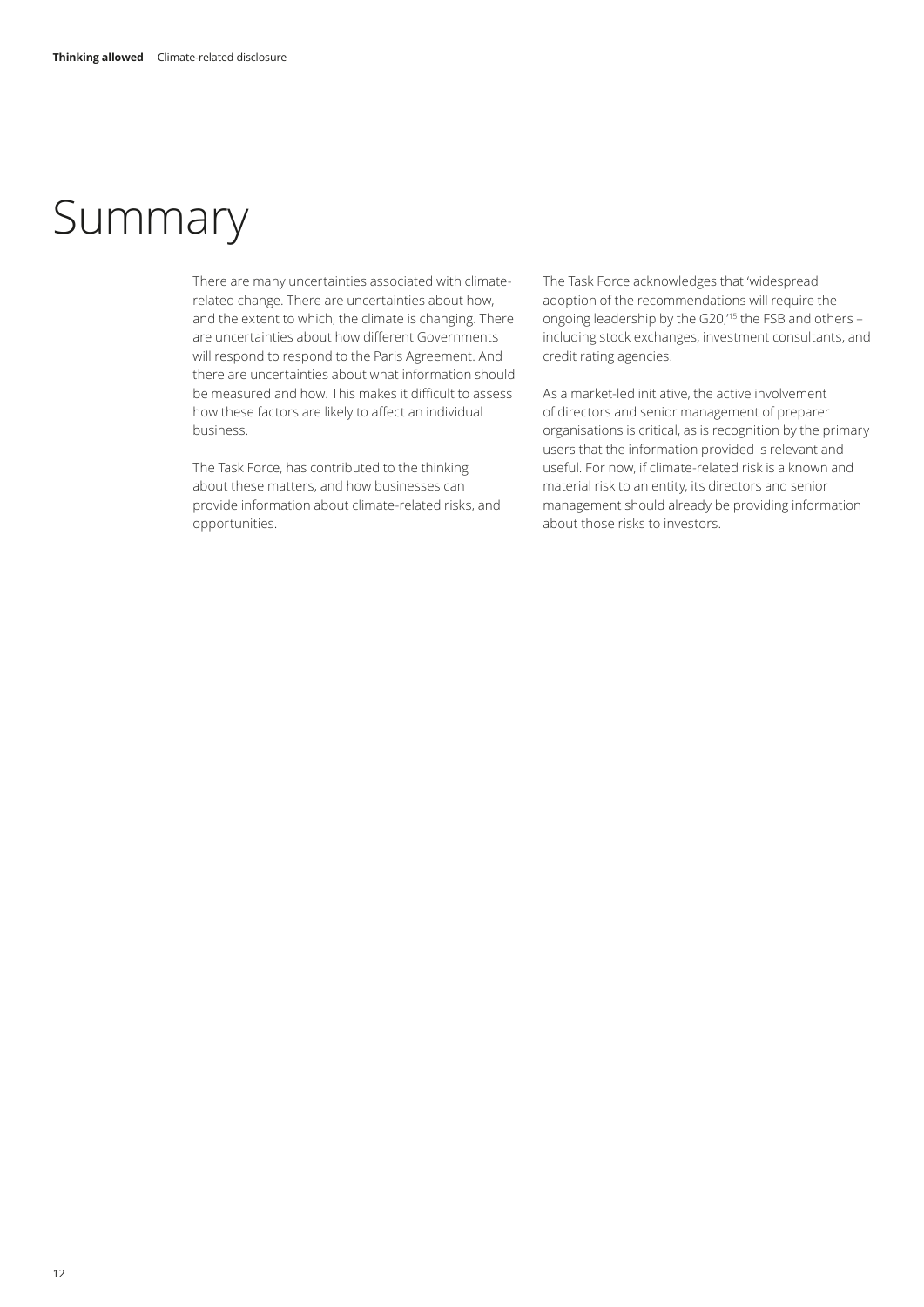…if climate-related risk is a known and material risk to an entity, its directors and senior management should already be providing information about those risks to investors.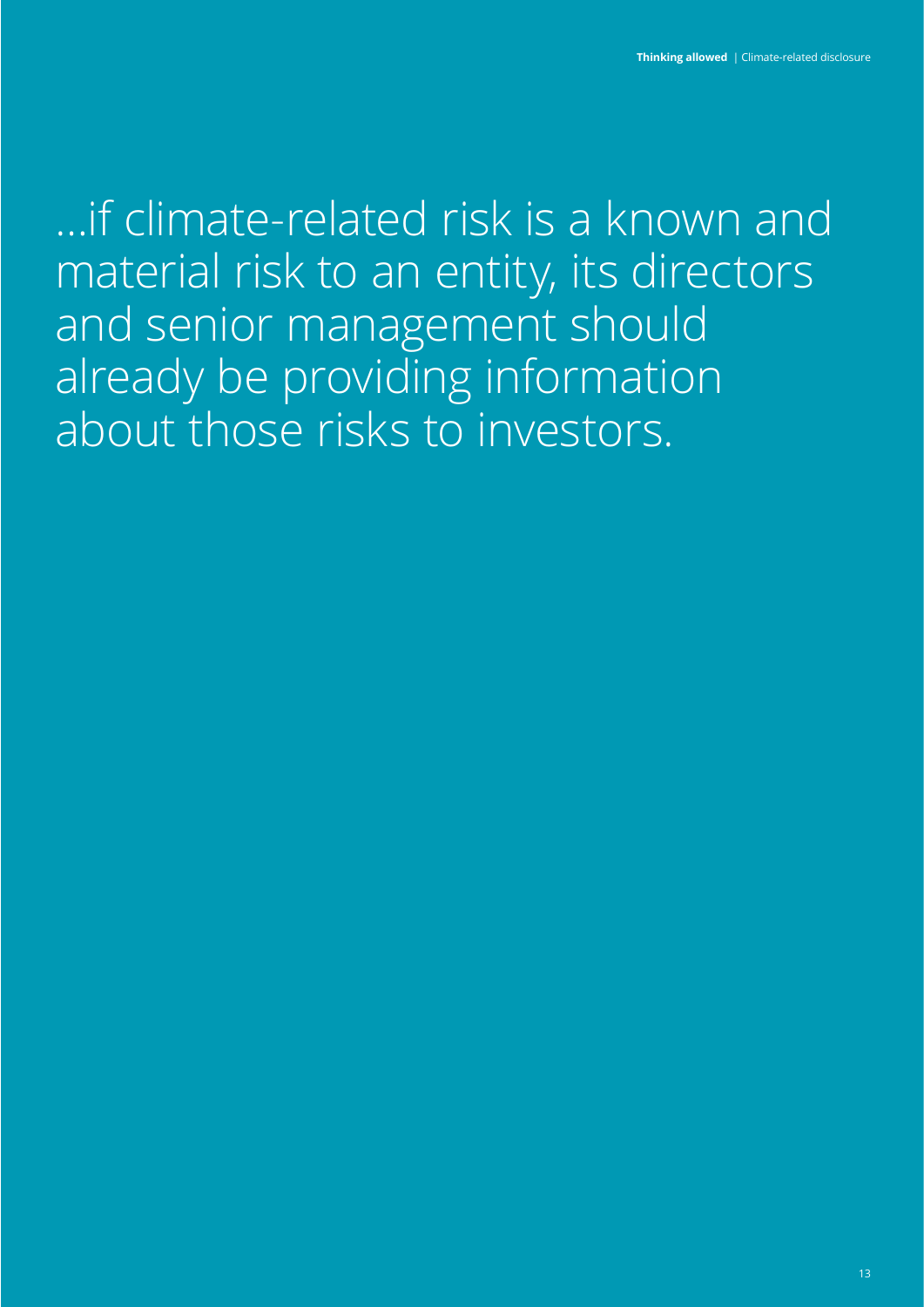# Appendix

#### **Climate-related risks and opportunities**

The main climate-related risks and opportunities that organisations should consider can be depicted in the following way:

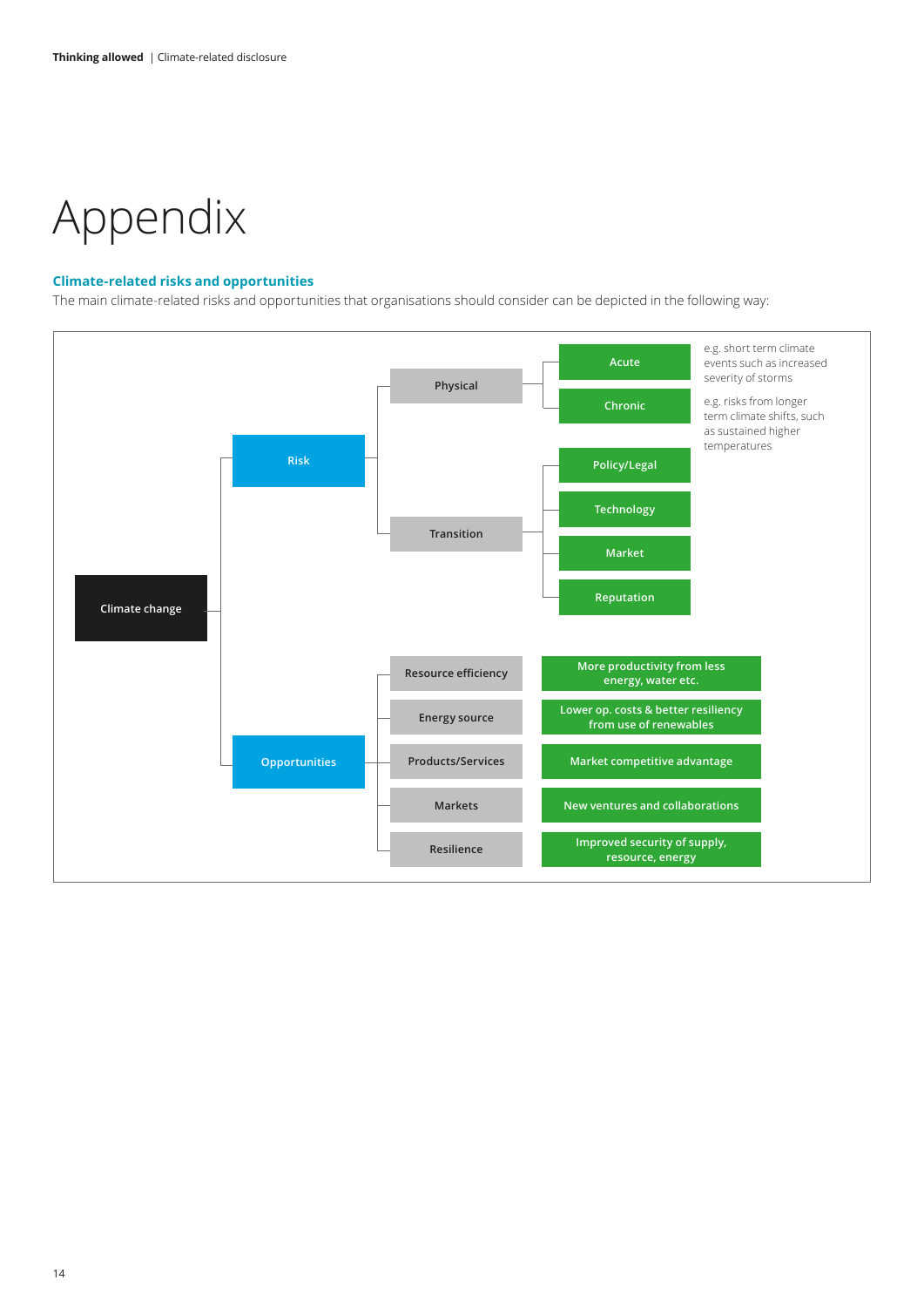# Endnotes

- 1. TCFD, Recommendations of the Task Force on Climate-related Financial Disclosures (14 December 2016). Available at www.fsb-tcfd.org/publications
- 2. Deloitte, Thinking Allowed: The future of corporate reporting (2016).
- 3. Mark Carney, Breaking the Tragedy of the Horizon climate change and financial stability, 29 September 2015. Available at: www.bankofengland.co.uk/publications/Pages/speeches /2015/844.aspx
- 4. FSB Press Release 91/2015, 4 December 2015
- 5. Recommendations, Section A.1
- 6. Deloitte, Thinking allowed: The future of Corporate Reporting (2016)
- 7 Deloitte comment letter to the Financial Crisis Advisory Group, 2 April 2009
- 8. Recommendations, Section B
- 9. Recommendations, Section C.1
- 10. Implementing the Recommendations of the Task Force on Climate-related Financial Disclosure
- 11. Recommendations, Section E.7
- 12. Deloitte, Thinking Allowed: Materiality (2015)
- 13. Recommendations, E.2
- 14. IOSCO: Objectives and Principles of Securities Regulation, No. 16
- 15. Recommendations, Section F.2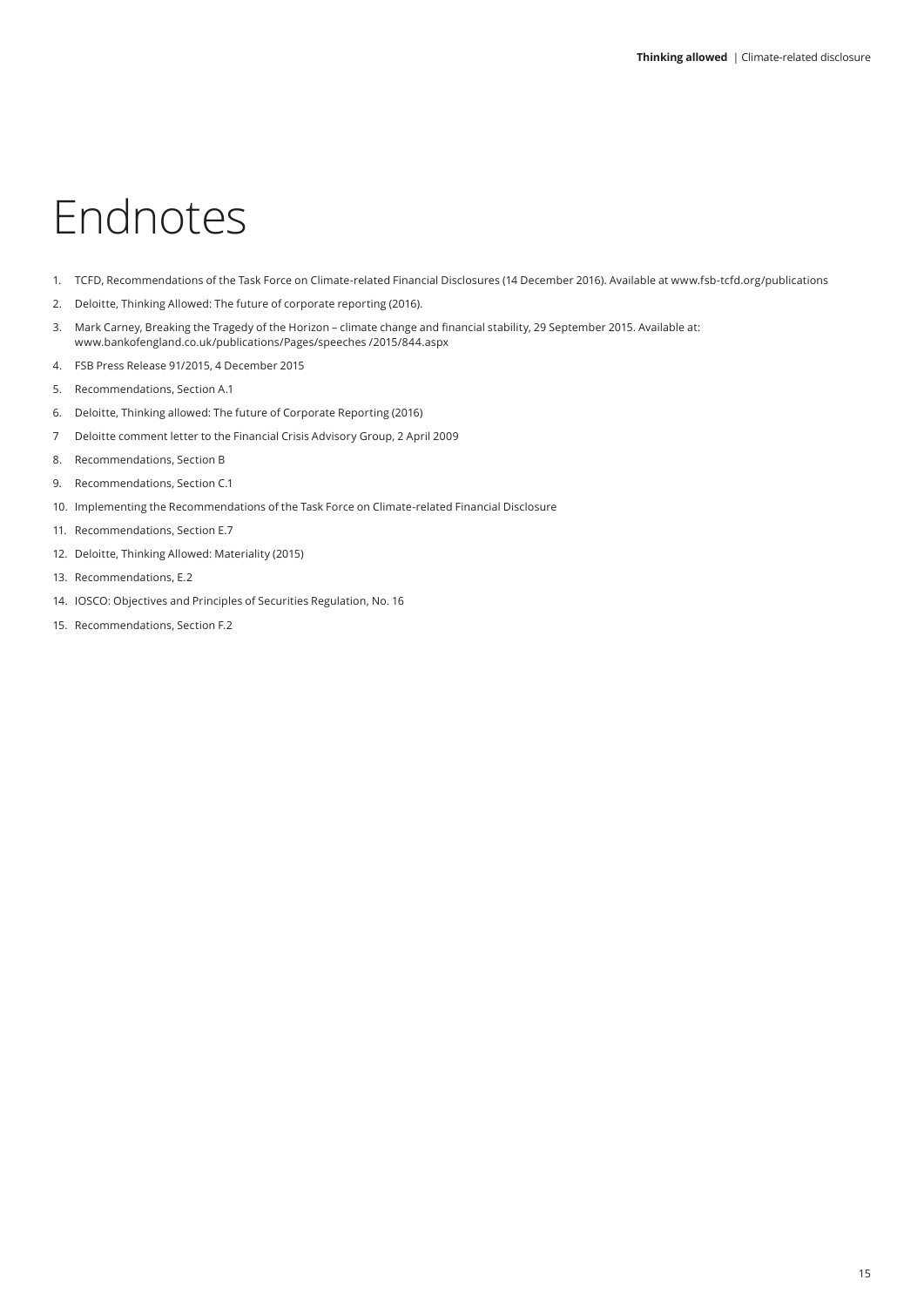## Notes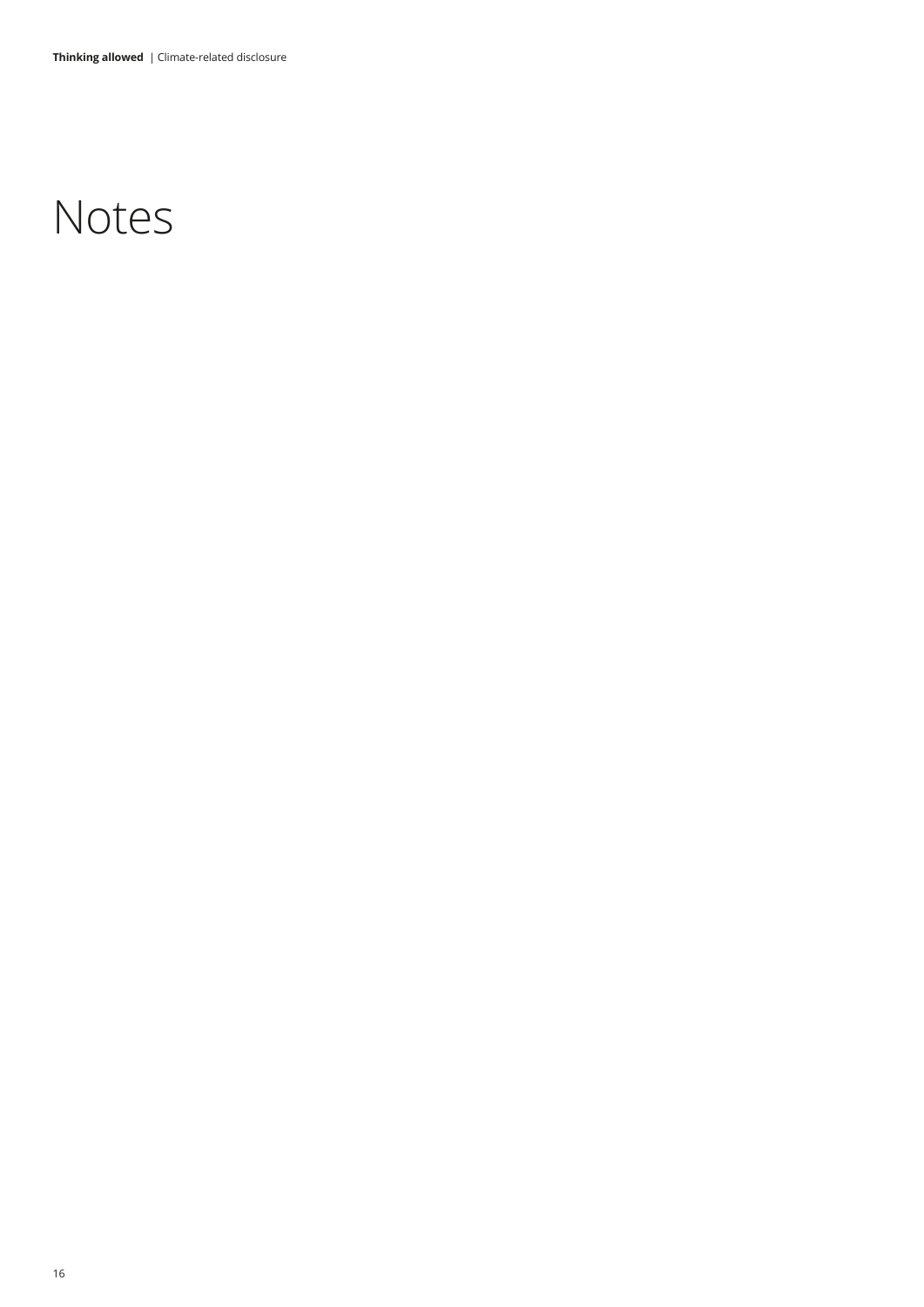## Notes